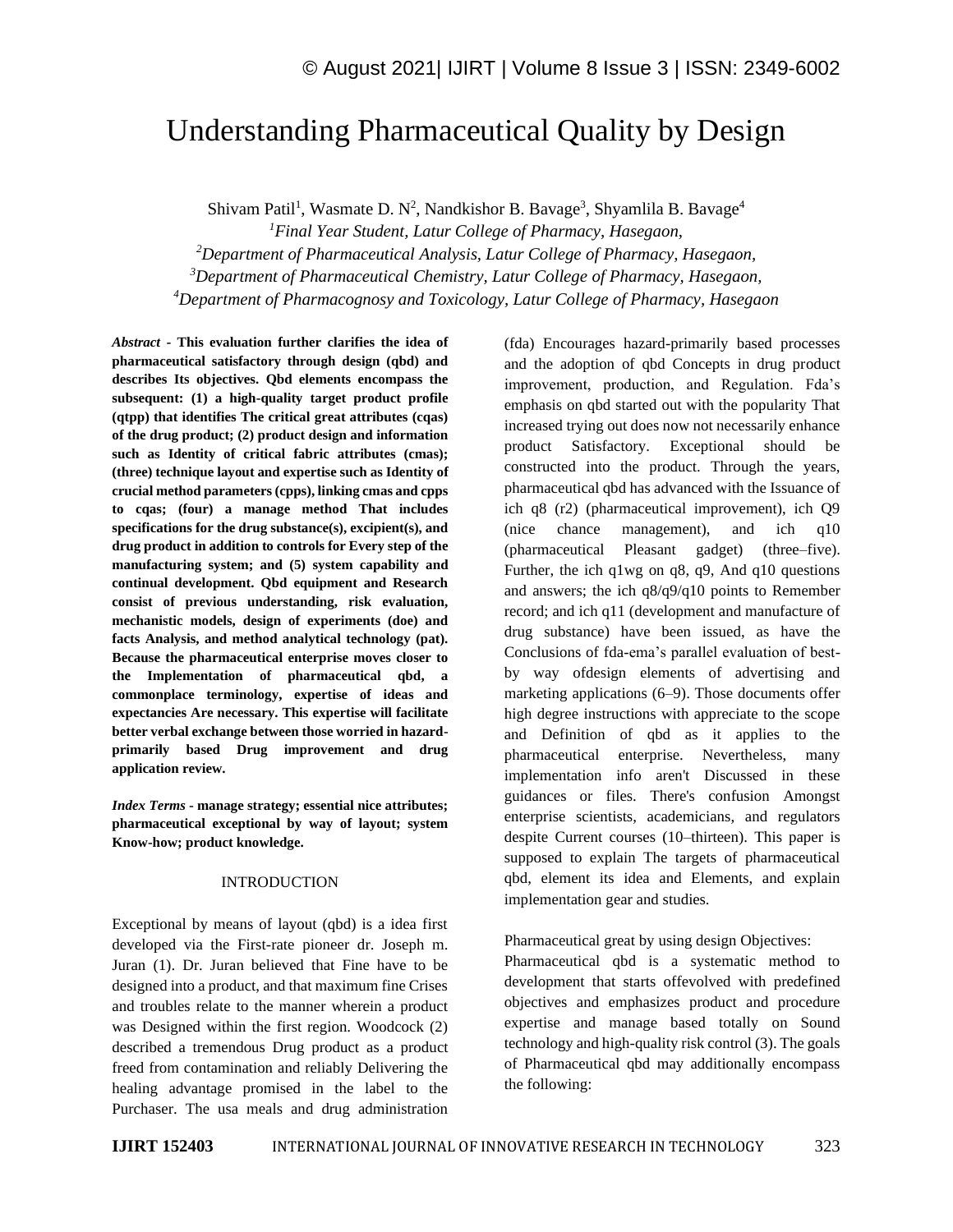1. To gain meaningful product quality specs Which might be primarily based on clinical overall performance

2. To increase process functionality and decrease product Variability and defects by using improving product and Manner design, knowledge, and manipulate

3. To increase product improvement and production Efficiencies

4. To decorate root cause analysis and postapproval Change management Below qbd, these dreams can often be finished through Linking product exceptional to the desired medical overall performance After which designing a robust formula and manufacturing method to consistently supply the preferred product Excellent. Because the initiation of pharmaceutical qbd, the fda Has made big development in attaining the first Goal: overall performance-based totally great specifications.

A few Examples of fda rules encompass tablet scoring and bead Sizes in pills labeled for sprinkle (14,15). The current Fda discussions at the assayed potency limits for slim Therapeutic index capsules and physical attributes of widespread Drug merchandise replicate this trend (sixteen). Nevertheless, it Should be diagnosed that ich documents (3–9) did now not Explicitly well known scientific performance-based specifications as a qbd intention, although this become diagnosed in a Latest scientific paper (10).

The second one goal of pharmaceutical qbd is to Boom system capability and decrease product variability That often results in product defects, rejections, and recalls. Reaching this goal calls for robustly designed product and process. Similarly, an improved product and Procedure information can facilitate the identification and Control of things influencing the drug product satisfactory. After regulatory approval, attempt must keep to Improve the manner to reduce product variability, defects, Rejections, and remembers. Qbd makes use of a systematic method to product layout and Improvement. As such, it enhances improvement functionality, Pace, and method design. Furthermore, it transfers Assets from a downstream corrective mode to an Upstream proactive mode. It enhances the manufacturer's Potential to become aware of the root reasons of producing Screw ups. Consequently, increasing product improvement and Manufacturing efficiencies is the 0.33 objective of pharmaceutical qbd.

The very last objective of qbd is to decorate root cause Analysis and postapproval alternate control. Without excellent Product and technique know-how, the capability to correctly Scale-up and behavior root purpose analysis is constrained andCalls for the generation of extra facts units on the Proposed larger scale. Fda's alternate guidances (17,18) Offer a framework for postapproval changes. Currently, The fda issued a steering supposed to reduce the regulatory Filing requirements for unique low-danger chemistry, Production, and manipulate (cmc) postapproval manufacturing adjustments (19).

Elements of pharmaceutical great By means of design: In a pharmaceutical qbd technique to product broadenment, an applicant identifies traits which might be essential to Quality from the patient's angle, interprets them into the Drug product crucial best attributes (cqas), and establishes the connection between formula/production Variables and cqas to consistently deliver a drug product With such cqas to the affected person. Qbd includes the following Elements:

1. A excellent goal product profile (qtpp) that identifies The vital excellent attributes (cqas) of the drug Product.

2. Product design and expertise along with the Identity of essential fabric attributes (cmas)

3. Procedure layout and expertise which includes the identification of critical technique parameters (cpps) and a Thorough information of scale-up principles, linking Cmas and cpps to cqas

4. A control strategy that includes specifications for the Drug substance(s), excipient(s), and drug product as Nicely as controls for each step of the producing Manner

5. Process functionality and persistent improvement .

Nice goal product profile that identifies the critical Best attributes of the drug product : Qtpp is a potential precis of the nice characteristics of a drug product that preferably could be performed to Make certain the favored nice, taking into account safety and Efficacy of the drug product. Qtpp paperwork the premise of design For the improvement of the product. Considerations for Inclusion within the qtpp may want to include the following (three): & supposed use in a clinical placing, path of administration, dosage form, and shipping gadget(s) & dosage power(s) & field closure machine & healing moiety launch or shipping and attributes Affecting pharmacokinetic traits (e.G.,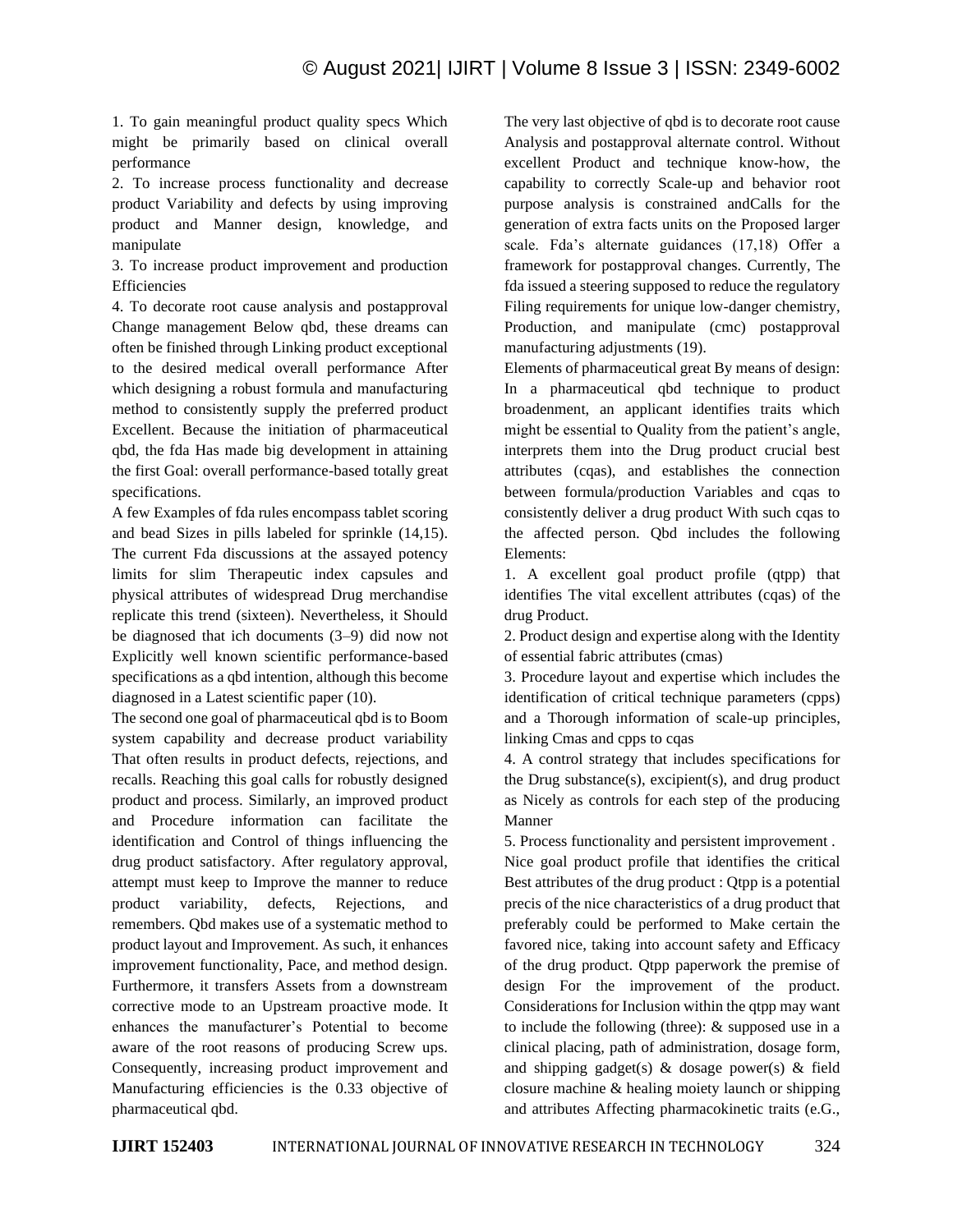dissolution and aerodynamic performance) appropriate to The drug product dosage form being advanced & drug product best standards (e.G., sterility, purity, Stability, and drug launch) appropriate for the Intended advertised product Identification of the cqas of the drug product is the Next step in drug product improvement. A cqa is a Physical, chemical, biological, or microbiological assets Or feature of an output material which include finished Drug product that must be inside the proper restriction, Range, or distribution to make sure the favored product Great (three). The satisfactory attributes of a drug product can also Consist of identity, assay, content uniformity, degradation Products, residual solvents, drug launch or dissolution, Moisture content material, microbial limits, and bodily attributes Inclusive of coloration, shape, length, smell, score configuration, and Friability.

These attributes can be crucial or now not essential. Criticality of an attribute is based totally upon the Severity of harm to the affected person have to the product fall Out of doors the ideal variety for that characteristic. Opportunity Of incidence, detectability, or controllability does no longer Impact criticality of an attribute. It seems obvious that a new product need to be adequately described earlier than any improvement paintings commences. However, over time, the value of predefining the target Characteristics of the drug product is often underestimated. Consequently, the dearth of a properly-described qtpp has resulted in Wasted time and valuable assets. A recent paper with the aid of ra Et al. (12) illustrates the importance of defining the appropriate Qtpp before conducting any improvement. Also, qbd examples exemplify the identity and use of qtpps (20–22).

## Product design and knowledge:

Over time, qbd's consciousness has been at the process Design, expertise, and manage, as mentioned inside the ich Q8 (r2) guidance (3). It need to be emphasized that product Layout, knowledge, and control are similarly vital. Product design determines whether the product is able to Meet patients' needs, that is showed with medical studies. Product design also determines whether the product is capable of Preserve its performance via its shelf life, that's Showed with stability studies. This type of product beneathstatus ought to have prevented a few historic balance Disasters. The key objective of product layout and know-how is To increase a sturdy product that may supply the preferred Qtpp over the product shelf lifestyles. Product design is openended and can allow for plenty layout pathways. Key

Factors of product design and understanding encompass the Following:

®Physical, chemical, and biological characterization of The drug substance(s) & identification and selection of excipient kind and Grade, and information of intrinsic excipient variability & interactions of drug and excipients & optimization of system and identification of Cmas of each excipients and drug substance To design and develop a sturdy drug product that has the Intended cqas, a product development scientist ought to provide Critical attention to the bodily, chemical, and biological Residences of the drug substance. Bodily residences encompass Bodily description (particle length distribution and particle Morphology), polymorphism and form transformation, aqueous Solubility as a characteristic of ph, intrinsic dissolution price, Hygroscopicity, and melting factor(s). Pharmaceutical strong Polymorphism, as an instance, has obtained tons attention Currently given that it could effect solubility, dissolution, stability, and Manufacturability. Chemical homes consist of pka, chemical Stability in solid nation and in solution, in addition to photolytic and Oxidative stability. Organic residences consist of partition coefficient, membrane permeability, and bioavailability.

Pharmaceutical excipients are components of a drug Product aside from the energetic pharmaceutical aspect. Excipients can (1) aid inside the processing of the dosage Form throughout its manufacture; (2) guard, aid, or Beautify stability, bioavailability, or patient acceptability; (3) help in product identification; or (four) enhance any Different attribute of the overall safety, effectiveness, or Transport of the drug for the duration of garage or use (23). They Are labeled by way of the features they carry out in a pharmaceutical dosage shape. Among forty two useful excipient Classes indexed in usp/nf (24), typically used excipients consist of binders, disintegrants, fillers (diluents), lubricants, glidants (flow enhancers), compression aids, colours, Sweeteners, preservatives, postponing/dispersing retailers, Ph modifiers/buffers, tonicity retailers, film formers/coatings, Flavors, and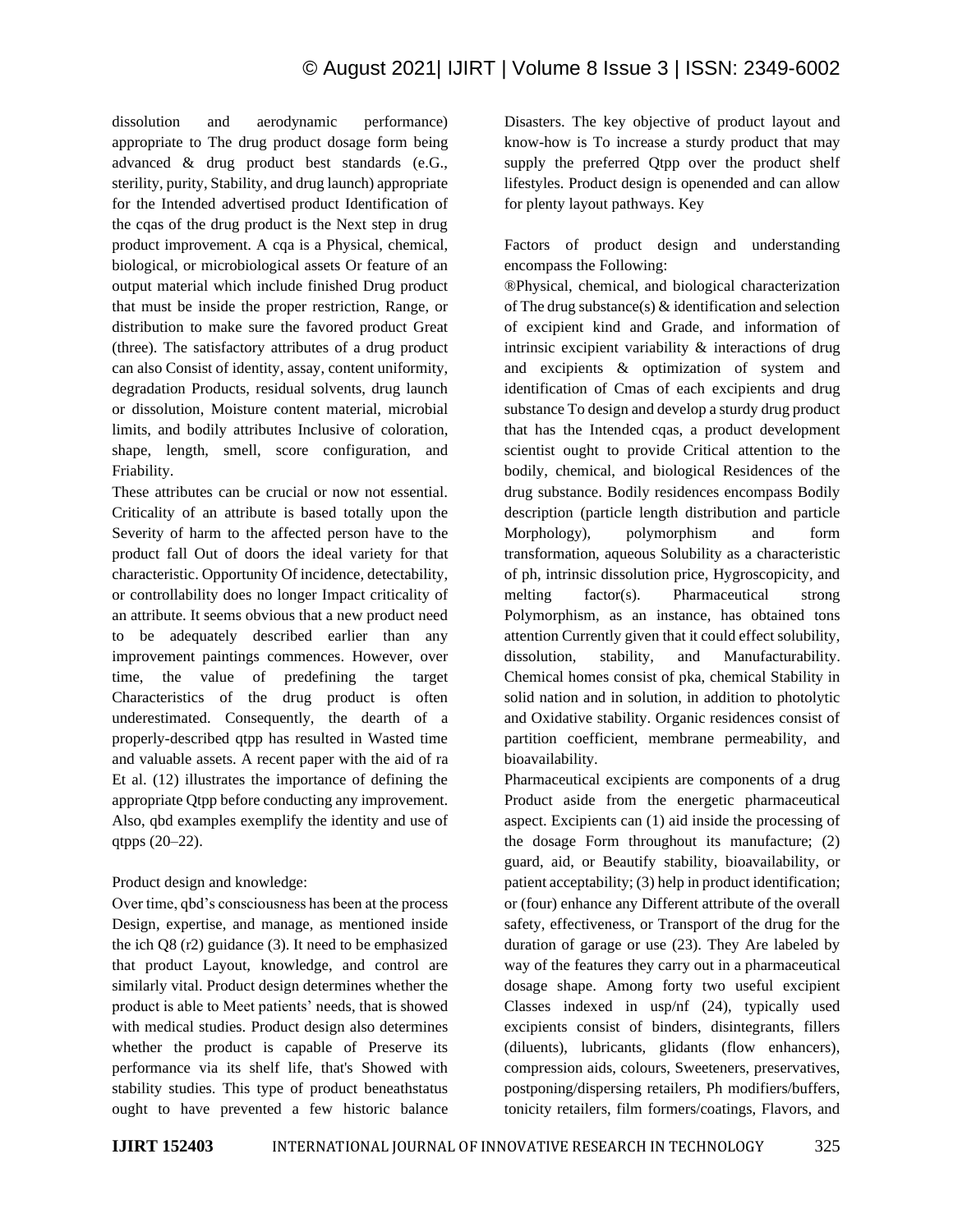printing inks. The fda's inactive substances Database (25) lists the safety limits of excipients primarily based on Earlier use in fda-authorized drug products. It's far nicely diagnosed that excipients may be a main Supply of variability. Regardless of the fact that excipients can regulate The stableness, manufacturability, and bioavailability of drug Products, the general concepts of excipient selection aren't Nicely-defined, and excipients are regularly decided on advert hoc with out Systematic drug-excipient compatibility checking out. To keep away from Steeply-priced material wastage and time delays, ich q8 (r2) Recommends drugexcipient compatibility research to facilitate The early prediction of compatibility (3). Systematic drugexcipient compatibility research offer numerous blessings as Follows: minimizing unexpected balance disasters which usually result in accelerated development time and cost, maximizing The stableness of a components and subsequently the shelf life of the Drug product, and enhancing the understanding of drugexcipient interactions that could assist with root reason analysisHave to stability troubles occur.

Method optimization research are important in developing a Robust system that isn't always on the threshold of failure. With out Optimization studies, a system is much more likely to be high danger Because it is unknown whether or not any modifications within the formulation itself Or inside the raw fabric homes could drastically impact the Pleasant and overall performance of the drug product, as proven in current Examples (26,27). Formula optimization research offer important data on the subsequent: & robustness of the formulation including setting up Practical relationships among cqas and cmas & identity of cmas of drug substance, excipients, And in-system substances & development of manipulate techniques for drug substance And excipients In a qbd method, it is not the quantity of optimization Studies conducted but instead the relevance of the studies and The software of the know-how received for designing a pleasant Drug product this is paramount. As such, the qbd does no longer Equal design of experiments (doe), however the latter may be an Vital aspect of qbd.

Drug substance, excipients, and in-system materials can also Have many cmas. A cma is a physical, chemical, biological, Or microbiological property or function of an input Fabric that should be within the best restriction, variety, Or distribution to make sure the desired excellent of that drug Substance, excipient, or in-process material. For the motive Of this paper, cmas are considered extraordinary from cqas in That cqas are for output materials along with product Intermediates and finished drug product at the same time as cmas are for Input substances including drug substance and excipients. The Cqa of an intermediate may also end up a cma of that identical Intermediate for a downstream production step.

Considering there are many attributes of the drug substance And excipients that could probably impact the cqas of the Intermediates and finished drug product, it's miles unrealistic that a Components scientist investigate all of the recognized fabric Attributes for the duration of the components optimization studies. Therefore, a danger evaluation would be treasured in prioritizing which Fabric attributes warrant in addition have a look at. The assessment Have to leverage not unusual clinical expertise and the Formulator's expertise. A material characteristic is important when a Realistic trade in that fabric characteristic will have Ignificant impact at the best of the output fabric. Product knowledge consists of the capability to link enter Cmas to output cqas.

The steps taken to advantage product Expertise can also encompass the following:

- 1. Perceive all viable recognized enter fabric attributes That would effect the performance of the product
- 2. Use chance evaluation and medical information to Pick out doubtlessly high chance attributes
- 3. Establish levels or levels of these probably excessive-threat Cloth attributes
- 4. Four. Design and conduct experiments, the use of doe while Appropriate
- 5. Analyze the experimental information and, while possible, observe First precept fashions to decide if an characteristic is important
- 6. Develop a control method. For essential cloth Attributes, define acceptable stages. For noncritical Material attributes, the desirable range is the variety Investigated. While a couple of excipient is involved, those defined suitable degrees may be Termed method design space

## Technique design and expertise

A pharmaceutical production method generally is composed of a sequence of unit operations to produce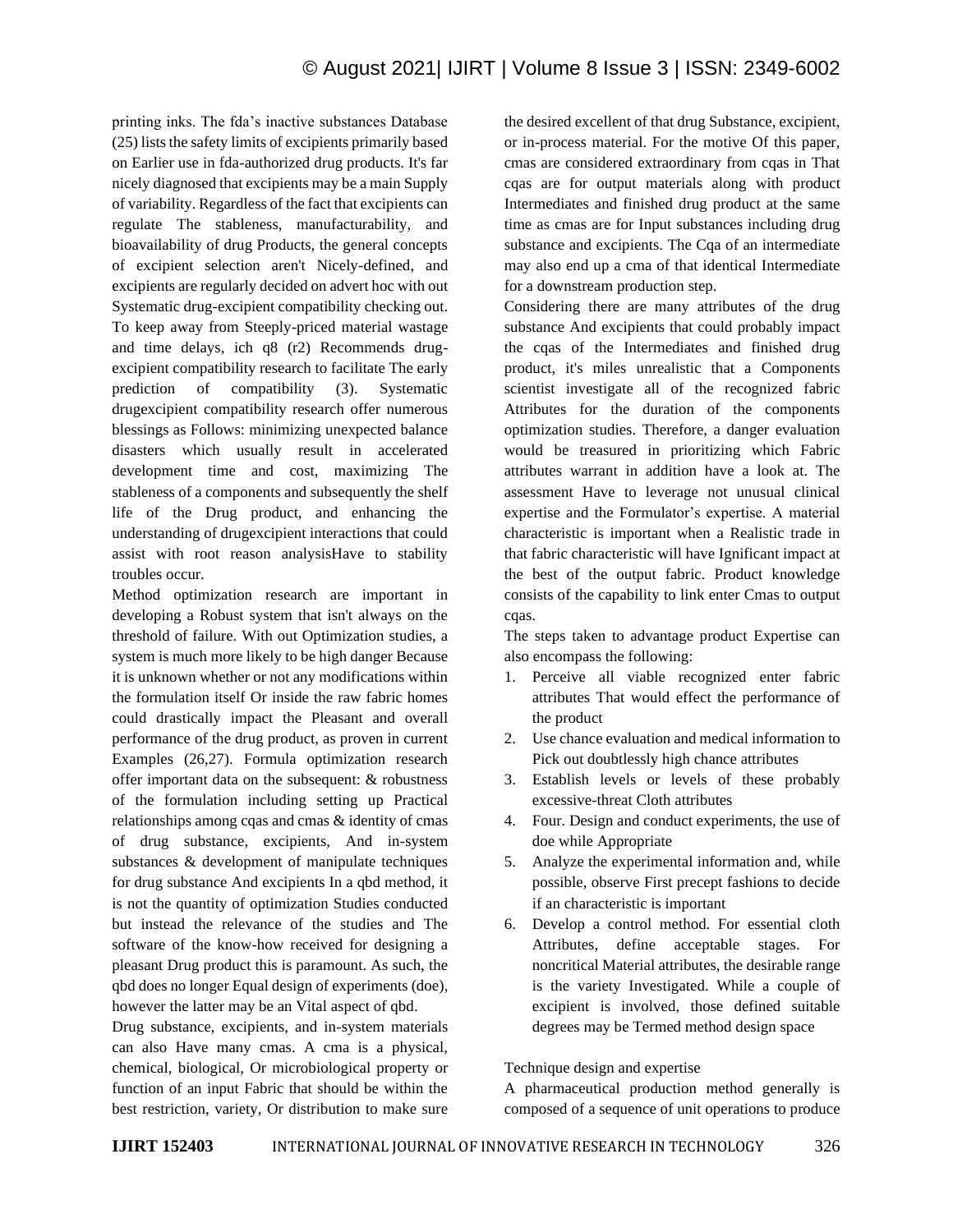the favored satisfactory Product. Unit operations may be carried out in batch mode or in a Continuous manufacturing system. A unit operation is a discrete Pastime that involves physical or chemical changes, including Mixing, milling, granulation, drying, compression, and coating. A technique is normally taken into consideration nicely-understood whilst (1) all Crucial resources of variability are identified and defined, (2) Variability is controlled by means of the manner, and (3) product great Attributes may be accurately and reliably predicted (28). Manner parameters are known as the input running Parameters (e.G., velocity and glide charge) or system country variables (e.G., temperature and strain) of a technique step or unit operation. A process parameter is vital while its variability has an impact on A vital first-class attribute and therefore should be monitored or Managed to make sure the manner produces the desired pleasant. Below this definition, the kingdom of a system depends on its cpps And the cmas of the input substances. Table i lists the standard Manufacturing unit operations, fabric attributes, manner parameters, and high-quality attributes for stable oral dosage forms. Procedure robustness is the ability of a system to deliver Perfect drug product pleasant and overall performance while tolerating Variability within the technique and material inputs (29). The consequences of Variations in system parameters and cloth attributes are Investigated in manner robustness research. The evaluation of those Experiments identifies cpps that would affect drug product nice And establishes limits for these cpps (and cmas) within which The fine of drug product is confident. The relationship between Enter cmas and cpps and output cqas. Steps to establish system knowledge are very comparable

To those of product expertise and encompass the subsequent:

1. Pick out all viable recognized procedure parameters that May want to impact the performance of the system 2. Use danger assessment and scientific know-how to Pick out potentially excessive-chance parameters

3. Establish levels or stages of these potentially highchance Parameters

4. Design and behavior experiments, using doe when Appropriate

5. Analyze the experimental information and, when feasible, Decide scalability and observe first principle fashions To decide if a technique parameter is important. Hyperlink Cmas and cpps to cqas while possible.

6. Broaden a control method. For essential parameters, Outline proper tiers. For noncritical parameters, The proper range is the range investigated. Whilst More than one system parameter or cloth attribute Is worried, those described desirable levels can be Termed technique design space Whilst growing a strategy for investigating each Product layout and know-how and system layout and Understanding, research may be designed in this kind of way that Each the goals of product and method expertise are Performed concurrently. In addition, an interactive (or Interdependent) dating amongst material attributes, process parameters, and product attributes can be more without problems Advanced when such analyses are finished in cautiously Deliberate and designed experimental studies.

Ich q8 (r2) defines design area as the multidimensional aggregate and interaction of enter variables (e.G., Fabric attributes) and method parameters which have been Validated to provide guarantee of nice (3). Parameter Moves that occur in the design space aren'tSubjected to regulatory notification. But, movement Out of the layout space is taken into consideration to be a change and Would normally initiate a regulatory postapproval trade Method. Layout space is proposed by means of the applicant and is Concern to regulatory assessment and approval. As a consequence, layout Area is the direct final results of analysis of the doe information or Tested models together with first-precept fashions. Layout area can be scale and device established.

Therefore, the layout area decided at laboratory scale Can also want to be justified to be used at business scale. Tactics for justification might also consist of geometric don't forgetations, kinematic considerations, heat and mass transfer, or Dimensionless numbers as well as continual verification In the course of business production. Justification is wanted Due to the fact the mechanistic know-how of pharmaceutical Unit operations can be confined and scale-up is basically primarily based On wellknown rule of thumb and trial-and-mistakes techniques; But, whilst mechanistic knowledge or reliable.

#### **CONCLUSION**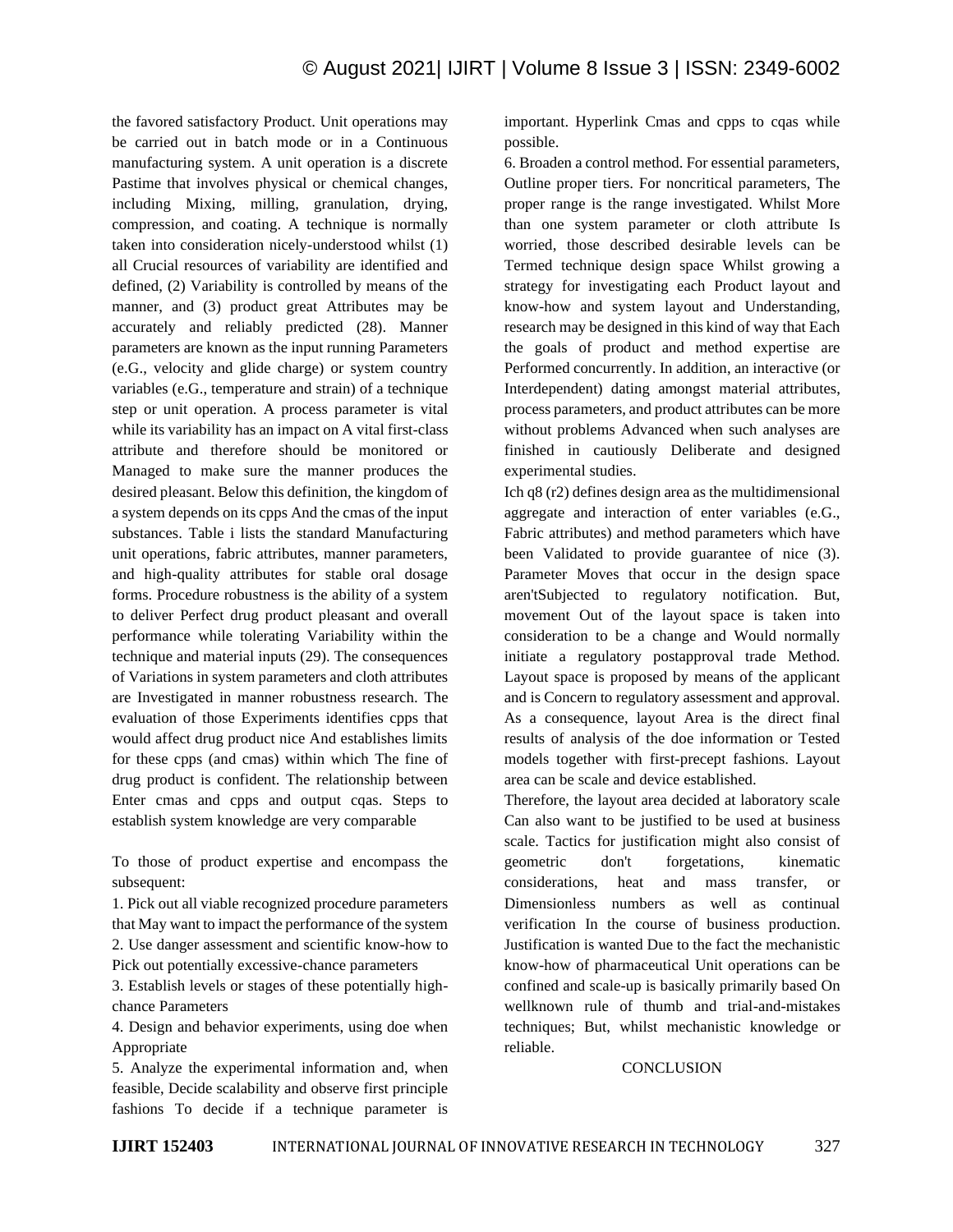The dreams of imposing pharmaceutical qbd are to Reduce product variability and defects, thereby enhancing Product development and production efficiencies and Post approval change management. It's miles carried out by using designing A strong formulation and production system and set uping clinically applicable specs. The important thing elements of Pharmaceutical qbd can encompass the qtpp, product design And information, manner design and information, and scale Up, control method, and chronic improvement. Prior knowlarea, chance evaluation, doe, and pat are gear to facilitate Qbd implementation. Finally, product and technique capability is Assessed and constantly advanced post approval during product Lifecycle management.

#### ACKNOWLEDGMENT

The authors would like to thank lane v. Christensen, Devinder gill, frank holcombe jr, robert iser, khalid khan, Robert lionberger, jennifer maguire, christine moore, yingxu (daniel) peng, andre raw, bhagwant rege, susan Rosencrance, vilayat sayeed, paul schwartz, glen smith, yue (helen) teng, youmin wang, huiquan wu, abhay gupta, Ziyaur rahman, and naiqi ya for their precious recommendations.

## **REFERENCES**

- [1] Juran JM. Juran on quality by design: the new steps for planning quality into goods and services. New York: The Free Press; 1992.
- [2] Woodcock J. The concept of pharmaceutical quality. Am Pharm Rev 2004; 1–3.
- [3] U. S. Food and Drug Administration. Guidance for Industry: Q8 (2) Pharmaceutical Development. 2009
- [4] U. S. Food and Drug Administration. Guidance for Industry: Q9 Quality Risk Management. 2006.
- [5] U. S. Food and Drug Administration. Guidance for Industry: Q10 pharmaceutical quality system. 2009.
- [6] U. S. Food and Drug Administration. Guidance for Industry: Q8, Q9, and Q10 questions and answers. 2011.
- [7] ICH Quality Implementation Working Group. Points to consider. ICH-endorsed guide for ICH Q8/Q9/Q10 implementation. 2011.
- [8] U. S. Food and Drug Administration. Guidance for Industry: Q11 development and manufacture of drug substance. 2012.
- [9] U. S. Food and Drug Administration. FDA-EMA parallel assessment of Quality-By-Design elements of marketing applications. http://www.fda.gov/Drugs/DrugSafety/ucm3655 24.htm. Accessed 16 Nov 2013
- [10] Yu LX. Pharmaceutical quality by design: product and process development, understanding, and control. Pharm Res. 2008;25:781–91.
- [11]Lionberger R, Lee S, Lee L, Raw A, Yu LX. Quality by design: concepts for ANDAs. AAPS J. 2008;10:268–76.
- [12]Raw AS, Lionberger R, Yu LX. Pharmaceutical equivalence by design for generic drugs: modified-release products. Pharm Res. 2011;28:1445–53.
- [13] Rathore AS, Winkle H. Quality by design for biopharmaceuticals. Nat Biotechnol. 2009;27:26– 34. 14. U. S. Food and Drug Administration. Guidance for Industry: tablet scoring: nomenclature, labeling, and data for evaluation. 2013.
- [14] U. S. Food and Drug Administration. Guidance for Industry: Size of Beads in Drug Products Labeled for Sprinkle. January 2011.
- [15] U. S. Food and Drug Administration. Summary Minutes of the Advisory Committee for Pharmaceutical Science and Clinical Pharmacology. July 26, 2011. http://www.fda.gov/downloads/ Advisory Committees/CommitteesMeetingMaterials/Drugs /AdvisoryCommitteeforPharmaceutical Science andClinicalPharmacology/UCM272111.pdf. Accessed 13 Aug 2013.
- [16] U. S. Food and Drug Administration. Guidance for industry: immediate release solid oral dosage forms scale-up and postapproval changes: chemistry, manufacturing, and controls, in vitro dissolution testing, and in vivo bioequivalence documentation. 1995.
- [17]U. S. Food and Drug Administration. Guidance for industry: modified release solid oral dosage forms scale-up and postapproval changes: chemistry, manufacturing, and controls, in vitro dissolution testing, and in vivo bioequivalence documentation. 1997.